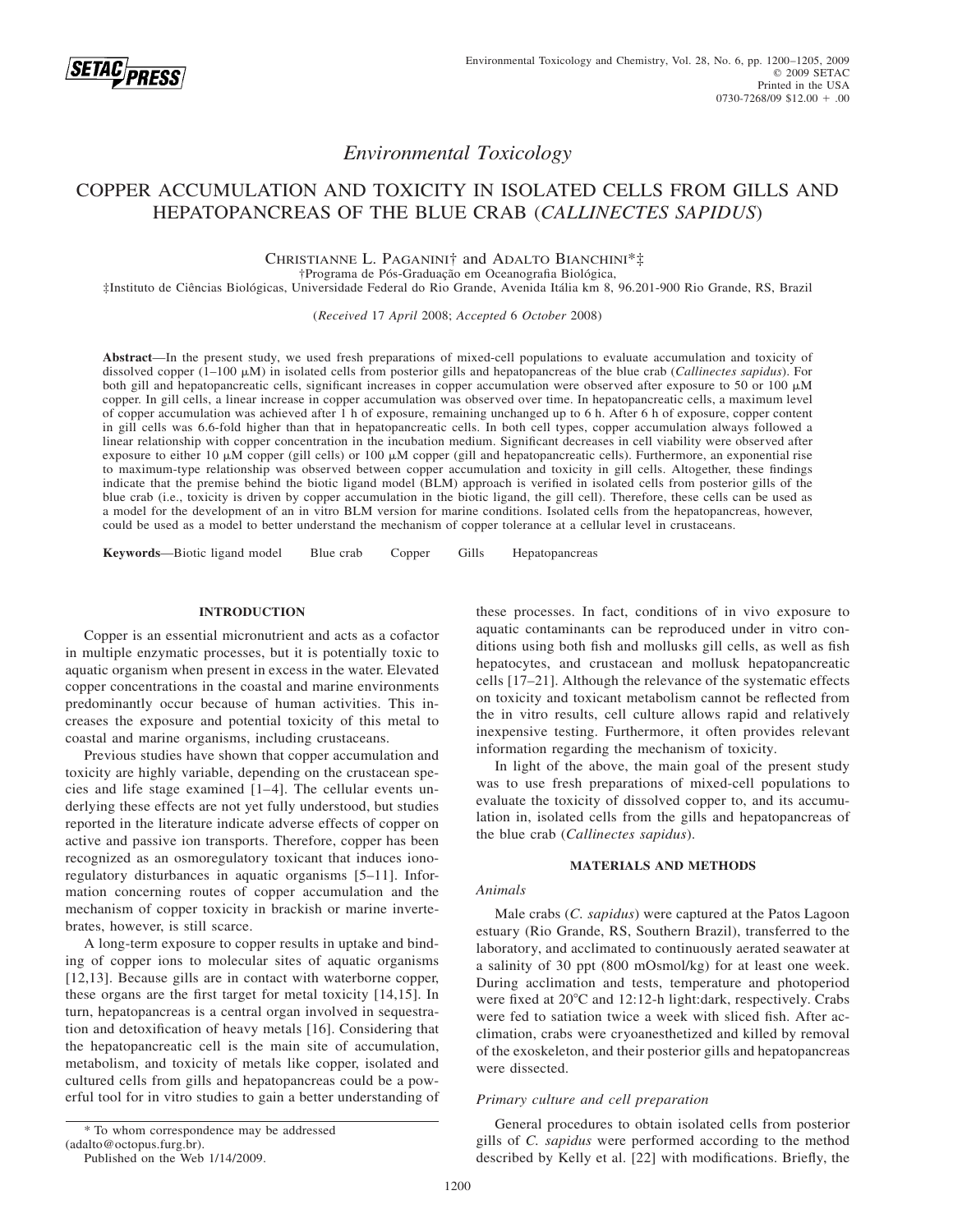posterior gills from three crabs were excised and washed in sterile, Ca-free phosphate-buffered saline (PBS) with the following composition:  $342 \text{ mM NaCl}$ ,  $20 \text{ mM Na}$ ,  $1.7 \text{ A}$ mM K<sub>2</sub>HPO<sub>4</sub>, and 16 mM KCl (pH 7.6; 780 mOsmol/kg). Hemolymph cells were flushed out by perfusing the gills with PBS. Before cell dissociation, each gill was perfused with PBS containing 0.05% trypsin (Gibco®, Invitrogen). Tissues were minced into small pieces, placed in a beaker containing 20 ml of PBS with 0.035% trypsin and 0.04% chitinase (Sigma-Aldrich), and incubated in a shaking water bath  $(30^{\circ}C)$  for 30 min. The resulting cell suspension was filtered  $(50-\mu m$ -mesh nylon filter) to remove nondissociated tissue and large debris and then mixed with a fresh PBS solution containing 10% fetal bovine serum (Gibco, Invitrogen) to stop trypsin activity. The filtrate was centrifuged (Model 204-N; Fanem) at 180 *g* for 10 min. The cell pellet was resuspended in culture medium (pH 7.6; 726 mOsmol/kg) prepared by adding 4.9 mM NaHCO<sub>3</sub>, 8.1 mM KCl, 205 mM NaCl, and 5% fetal bovine serum to the 199 medium (Sigma-Aldrich).

Procedures to obtain isolated cells from hepatopancreas were carried out following the method described by Faucet et al. [23] with modifications. Hepatopancreas from three crabs was dissected, pooled, washed, and incubated (20 min) in PBS containing 10 mM Hepes (PBS-Hepes; pH 7.6; 790 mOsmol/ kg), antibiotics (4% penicillin-streptomycin; Gibco, Invitrogen), and fungicide (1% fungizone; Gibco, Invitrogen). After incubation, the hepatopancreas was transferred to a new flask and rinsed twice with a freshly prepared PBS-Hepes solution without antibiotics and fungicide. It was sliced into small pieces with a razor blade and shaken at 80 rpm (Certomat-MO-II; Sartorius Stedim Biotech) for 30 min at room temperature (20 $^{\circ}$ C). Dissociated cells were filtered (100- $\mu$ m-mesh filter). The filtrate was collected in a 15-ml plastic tube and centrifuged at 90 *g* for 3 min (Model 204-N). The pellet containing cells was resuspended in PBS-Hepes. These procedures were repeated three times to wash cells. After the last wash, the pellet was resuspended in the same culture medium used for the gill cells, as described above.

Cell counting and viability in gill and hepatopancreas preparations were determined by the trypan blue exclusion method (0.08% trypan blue; Sigma-Aldrich). Cell density in primary cultures was adjusted to  $5 \times 10^6$  cells/ml. Final volumes of cell preparations were in the range of 0.4 to 0.6 and 0.8 to 1.2 ml for gill and hepatopancreatic cells, respectively.

## *Copper accumulation*

One aliquot  $(80 \mu l)$  of culture containing gill or hepatopancreatic cells was transferred into one well of a 96-well plate using a micropipette. Each well of the plate already contained  $320 \mu l$  of a fresh culture medium prepared as described above, but with copper as  $CuCl<sub>2</sub>$  (Merck). Therefore, cells were tested at a final density of 106 cells/ml. Because fetal bovine serum seems to increase copper toxicity by binding copper and increasing its uptake by the cell [24], it was not added to the incubation medium. Copper was added 3 h before the beginning of the experiment to allow copper to equilibrate with the culture medium. Copper concentration in the exposure medium was analyzed by atomic absorption spectrophotometry (AAS 932 Avanta Plus; GBC Scientific Equipment). For each cell culture preparation, five replicates were used for each copper concentration and the control (no copper addition to the exposure medium). Measured copper concentrations were

1, 10, 50, and 100  $\mu$ M. All procedures were performed in triplicate (i.e., in three different cell culture preparations).

At the beginning and after 1, 3, and 6 h of copper exposure, the exposure medium containing cells was gently mixed using a micropipette, transferred to a 1.5-ml plastic tube, and centrifuged at 1,200 *g* for 10 min (Hettich Zentrifugen, Model Mikro 22 R; Global Medical Instrumentation). For cell washing, the supernatant was discarded, and the pellet was resuspended with PBS (gill cells) or PBS-Hepes (hepatopancreatic cells). Centrifugation and washing procedures were repeated. After the second washing, cell samples were dried  $(60^{\circ}$ C for 24 h) and digested with 50  $\mu$ l of HNO<sub>3</sub> (Suprapur<sup>®</sup> Merck). Copper concentration in the samples was determined by atomic absorption spectrophotometry (AAS 932 Avanta Plus) after sample dilution with Milli-Q water (Milli-Corp). Copper concentration was expressed as  $\mu$ g Cu/10<sup>6</sup> cells.

# *Copper toxicity*

Copper (1, 10, and 100  $\mu$ M Cu) was added to the culture medium as  $CuCl<sub>2</sub>$  and equilibrated for 3 h. Gill and hepatopancreatic cells were then added to the culture medium without (control) or with copper at a final density of 104 cells/ml. Test media containing cells were placed in a 96-well plate, which was kept in an incubator (20°C) over the exposure time. At the beginning and after 1, 3, and 6 h of exposure, three samples from each well were collected, and cell viability was determined using the trypan blue exclusion method. Total and viable cells were counted using a hemocytometer (Neubauer chamber; depth, 0.1 mm). Cell viability was expressed as a percentage, considering the total number of cells in the respective control to be 100%. Control (no copper addition) and copper treatments were tested in triplicate for the same primary cell culture preparation. All procedures were replicated for six different primary cell cultures for each organ.

## *Statistical analyses*

All data are expressed as the mean  $\pm$  standard error. Copper accumulation and cell viability data were subjected to analysis of variance followed by the Tukey's test. Data normality and homogeneity of variances were checked previously. Mathematical data transformations were performed before statistical analysis of copper accumulation (log-transformation) and cell viability ( $\sqrt{arcsine}$ -transformation) data. In all cases, the significance level adopted was 95% ( $p < 0.05$ ).

The relationship between copper accumulation and copper concentration in the incubation medium was determined by linear-regression analysis. The relationship between copper accumulation and gill cell mortality was determined by nonlinear-regression analysis (exponential rise to maximum).

## **RESULTS**

## *Copper accumulation*

At the beginning of the exposure period, copper concentrations in gill cells (11.75  $\pm$  2.27 ng Cu/10<sup>6</sup> cells) was 3.0fold higher than those in hepatopancreatic cells  $(3.91 \pm 0.69)$ ng Cu/106 cells). In control cells, no significant change in copper concentration was observed over the exposure time for both gill and hepatopancreatic cells. The copper concentration was  $11.54 \pm 2.24$  and  $3.65 \pm 0.67$  ng Cu/10<sup>6</sup> cells in gill and hepatopancreatic cells, respectively.

Copper accumulation was measured in gill and hepatopancreatic cells over 6 h of exposure to different copper concentrations (1, 10, 50, and 100  $\mu$ M). For both cells types, copper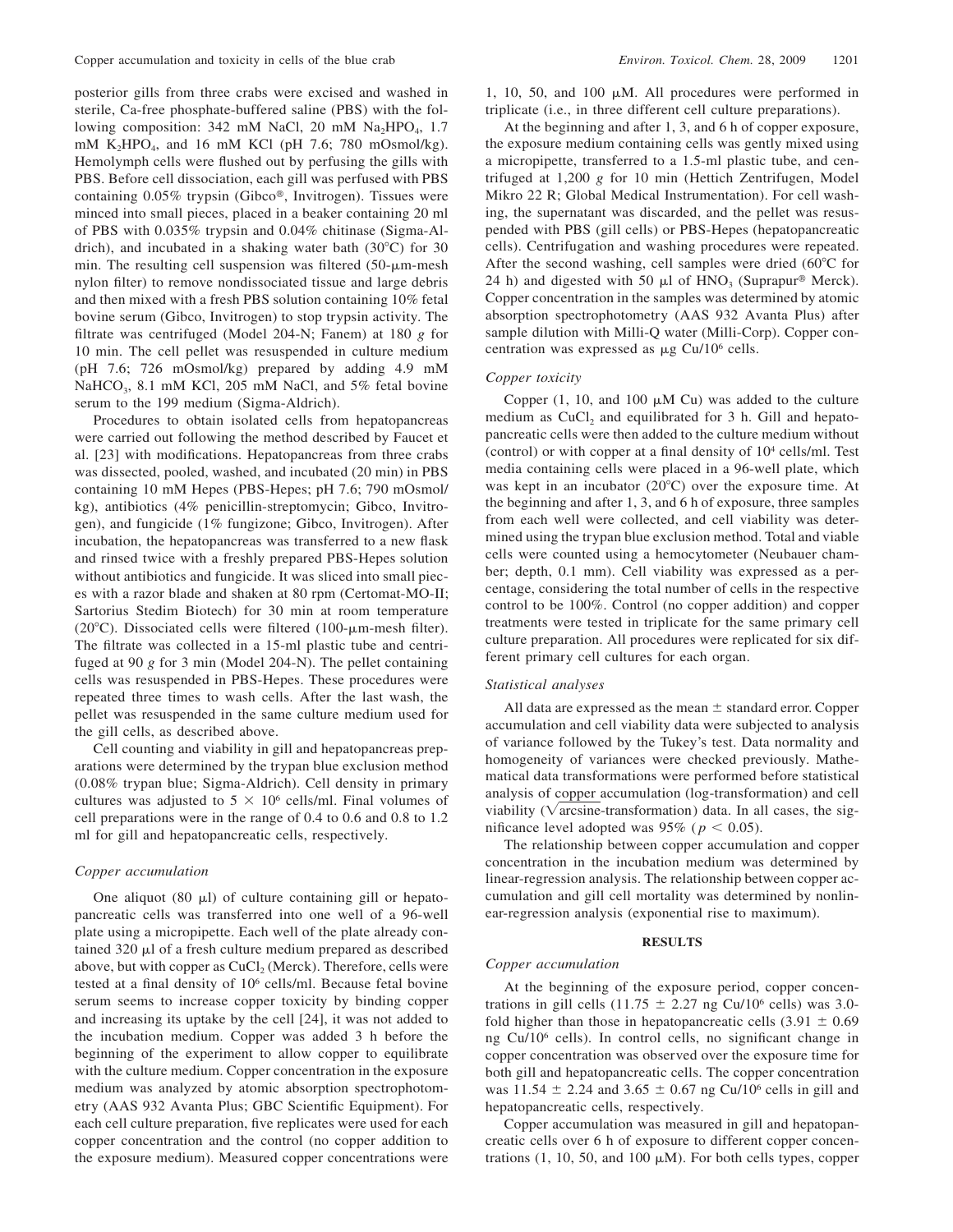

Fig. 1. Copper accumulation in isolated cells from posterior gills (**A**) and hepatopancreas (**B**) of the blue crab (*Callinectes sapidus*) exposed to 0 ( $\Diamond$ ), 1 ( $\Diamond$ ), 10 ( $\bullet$ ), 50 ( $\Box$ ), or 100 ( $\Box$ )  $\mu$ M copper (CuCl<sub>2</sub>) for up to 6 h. Data are expressed as the mean  $\pm$  standard error of three different cell preparations. Different letters indicate that the means are significantly different for cells exposed to 50 or 100  $\mu$ M copper  $(p < 0.05)$ . No significant differences were observed in the control or in cells exposed to 1 or 10  $\mu$ M copper ( $p > 0.05$ ).

content did not significantly change after exposure to the lower copper concentrations tested (1 and 10  $\mu$ M). A significant increase, however, was observed after exposure to the higher copper concentrations (50 and 100  $\mu$ M). After 6 h of exposure to 100  $\mu$ M, the increase in cell copper content was higher in gill (9.5-fold) (Fig. 1A) than in hepatopancreas (4.3-fold) (Fig. 1B). Furthermore, copper accumulation kinetics were completely different between the two cell types. Gill cells showed a significant linear increase in copper accumulation over time (Fig. 1A), whereas hepatopancreatic cells showed a saturationtype kinetics. These cells were saturated with copper after 1 h of exposure and remained saturated for up to 6 h of exposure (Fig. 1B). Both gill (Fig. 2A) and hepatopancreatic (Fig. 2B) cells showed a linear increase in copper accumulation as a function of copper concentration in the exposure medium at both 1 and 6 h of exposure.

## *Copper toxicity*

At the beginning of the exposure period, cell viability corresponded to 78.8%  $\pm$  2.5% in gill cells and 87.5%  $\pm$  0.8% in hepatopancreatic cells. Viability of both gill and hepatopancreatic cells did not change significantly over the exposure



Fig. 2. Copper accumulation in isolated cells from gill  $(O)$  and hepatopancreas ( $\bullet$ ) of the blue crab (*Callinectes sapidus*) exposed to 1 h  $(A)$  or 6 h  $(B)$  to different copper  $(CuCl<sub>2</sub>)$  concentrations. Data are expressed as the mean  $\pm$  standard error of three different cell preparations.

period under control conditions. The cell viability observed was 79.5%  $\pm$  1.3% and 87.6%  $\pm$  0.7%, respectively. It is important to note that no significant changes were observed in the total number of cells at the end of the exposure period (6 h) when compared to that measured at the beginning of the exposure period (data not shown).

Exposure to the lowest copper concentration  $(1 \mu M)$  did not induce a significant decrease in gill cell viability. Alternatively, a significant decrease in cell viability was observed after incubation with higher copper concentrations (10 or 100  $\mu$ M). A 21.6, 28.5, and 31.0% decrease in cell viability was observed after 1, 3, and 6 h, respectively, of exposure to 10  $\mu$ M copper. A 36.9, 38.8, and 44.1% decrease in cell viability was observed after 1, 3, and 6 h, respectively, of exposure to  $100 \mu$ M copper (Fig. 3A). In hepatopancreatic cells, incubation with 1 or 10  $\mu$ M copper did not induce any significant change in cell viability over the exposure period. Significant reduction in cell viability was only observed after exposure to  $100 \mu M$ copper. In this case, maximum mean reduction in cell viability was only 14.6%. Furthermore, mortality was not dependent on the time of exposure (Fig. 3B).

### *Copper accumulation versus toxicity*

Mortality of gill cells was clearly dependent on the cell copper content. Cell mortality markedly increased up to ap-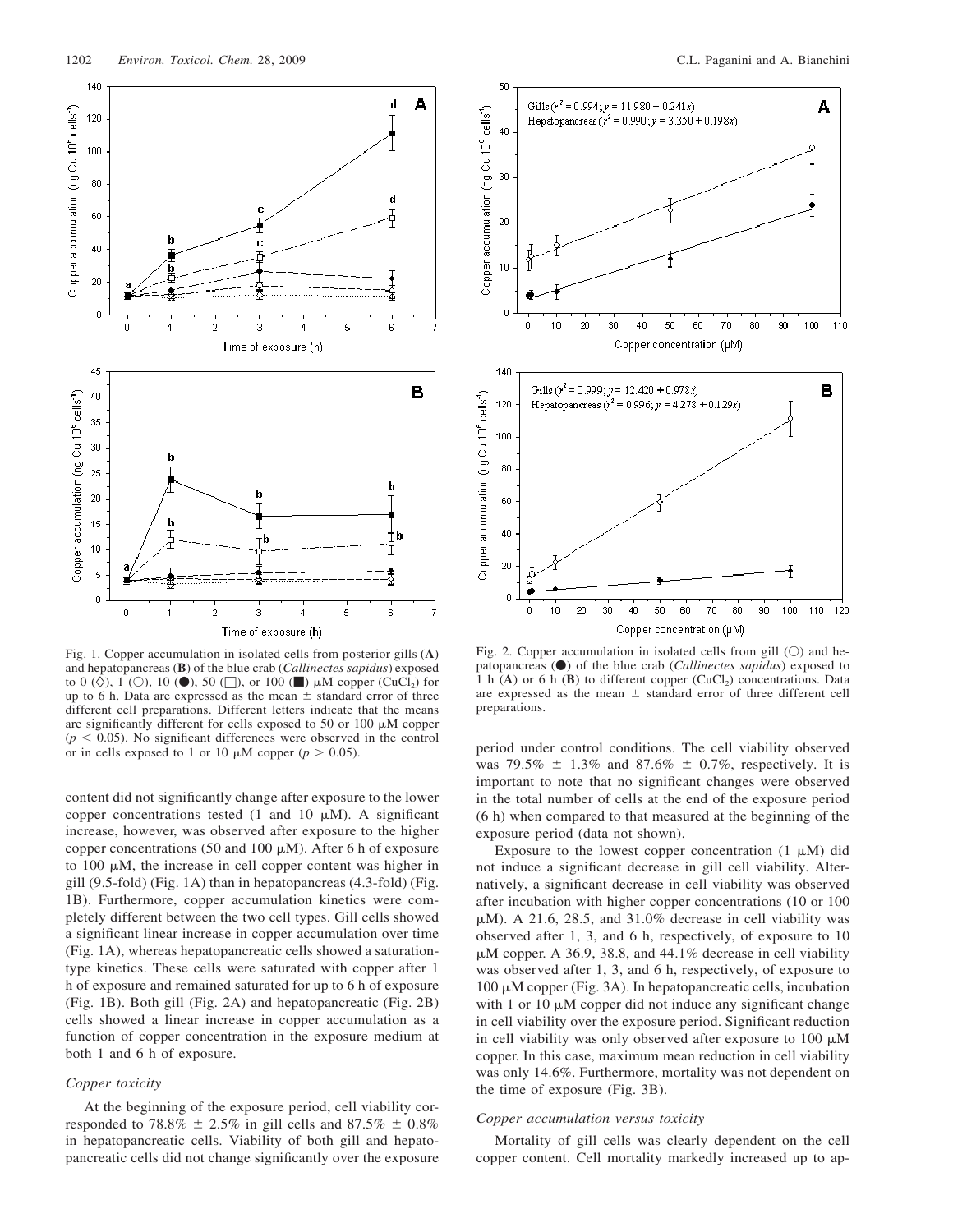

Fig. 3. Viability of isolated cells from posterior gills (**A**) and hepatopancreas (**B**) of the blue crab (*Callinectes sapidus*) exposed to different copper (CuCl<sub>2</sub>) concentrations ( $\bigcirc = 1 \mu M$ ;  $\bullet = 10 \mu M$ ;  $= 100 \mu M$ ) for up to 6 h. Control values are normalized to 100% for each time point. Data are expressed as the mean  $\pm$  standard error of six different cell preparations. Asterisks (\*) indicates a mean value significantly different ( $p < 0.05$ ) from the control.

proximately 40% as copper accumulation augmented up to approximately 40 ng Cu/106 cells. Higher copper levels in the gill cells did not induce any further significant cell mortality. In hepatopancreatic cells, any significant relationship was observed between cell copper accumulation and mortality in the range of the copper concentrations tested (Fig. 4).

### **DISCUSSION**

In the present study, isolated cells from posterior gills and hepatopancreas of the blue crab (*C. sapidus*) were used to evaluate the potential accumulation and toxicity of dissolved copper. Data reported in the present study clearly indicate that procedures adopted for tissue dissection, washing, and incubation were quite adequate to obtain fresh preparations of isolated cells from gills and hepatopancreas of the blue crab. Therefore, procedures described in the present study could be adopted to obtain preparations of fresh isolated cells from gills and hepatopancreas of other crustaceans acclimated to seawater for many purposes, including short-term toxicological studies to access the possible different mechanisms involved in copper accumulation and toxicity at a cellular level in different tissues. This statement is based on the following facts: First, isolated gill and hepatopancreatic cells always showed viability values of higher than 75% for up to 6 h under control conditions (no copper addition to the experimental medium). Second, it was already possible to detect a significant copper accumulation in both gill and hepatopancreatic cells after 1 h of exposure to 50 or 100  $\mu$ M copper. Third, it was possible to detect a significant copper toxicity in gill and hepatopancreatic cells after only 1 h of exposure to 10 or 100  $\mu$ M copper. Fourth, different kinetics of copper accumulation and sensitivity to metal exposure were observed in gill and hepatopancreatic cells.

Marine invertebrates can take up toxic metals like copper across the integument via the gills when in contact with dissolved copper or through the gut after food ingestion. In turn, metal excretion may occur across the same tissues [7,16,25]. Because the gill epithelium is in direct contact with copper dissolved in the surrounding water, it is considered to be the main route of copper uptake from the dissolved phase. Consequently, it also is considered to be the first target for copper toxicity [14,15].

Data obtained in the present study clearly indicate that gill cells are able to regulate their copper levels in the presence of relatively low levels of copper  $(1 \mu M)$  in the surrounding medium. At very high levels of copper (100  $\mu$ M), however, the mechanisms of copper extrusion from the cell are completely overwhelmed by those of copper uptake. At this point, it is interesting to note that once the cell capacity to regulate copper concentration is overwhelmed, as observed at 100  $\mu$ M, copper toxicity is significantly expressed. In fact, time-dependent copper accumulation and toxicity were observed in isolated gill cells. It also is worth noting that a very significant correlation was observed between copper accumulation and toxicity in isolated cells from posterior gills of the blue crab. This finding is in complete agreement with the premise behind the biotic ligand model (BLM) approach [14,15]. According to this model, copper toxicity is a direct function of the amount of copper accumulated on or at the sites of toxicity at the gills of aquatic animals. Therefore, we suggest that isolated gill cells from the posterior gills of the blue crab can be used to better understand the mechanisms involved in copper accumulation and toxicity in marine crustaceans as well as to develop an in vitro BLM for copper to be applied in marine conditions. This last suggestion is based on the following facts: First, gills are the main route for copper entry and the first target for copper toxicity in aquatic animals [14,15]. Second, copper is considered to be an osmoregulatory toxicant [7,8,11]. Third, a straight linear relationship exists between copper concentration in the cell incubation medium and cell copper concentration. Fourth, an exponential relationship exists between cell copper burden and copper toxicity in isolated gill cells of the blue crab. Fifth, gill cells were markedly more sensitive to copper exposure than were the hepatopancreatic cells.

Alternatively, hepatopancreatic cells of the blue crab do not seem to be an adequate biotic ligand for the development of an in vitro BLM for marine conditions. Despite the fact that these cells also showed a linear increase in copper concentration as a function of the copper concentration in the incubation medium, no relationship was observed between cell copper burden and copper toxicity. It also is interesting to note that the maximum copper accumulation observed in the hepatopancreatic cells was achieved after only 1 h of exposure. This finding suggests that copper homeostasis after copper exposure is quickly reached in hepatopancreatic cells, whereas no copper homeostasis was observed in gill cells even after 6 h of exposure to 100  $\mu$ M. Furthermore, copper toxicity was very low in hepatopancreatic cells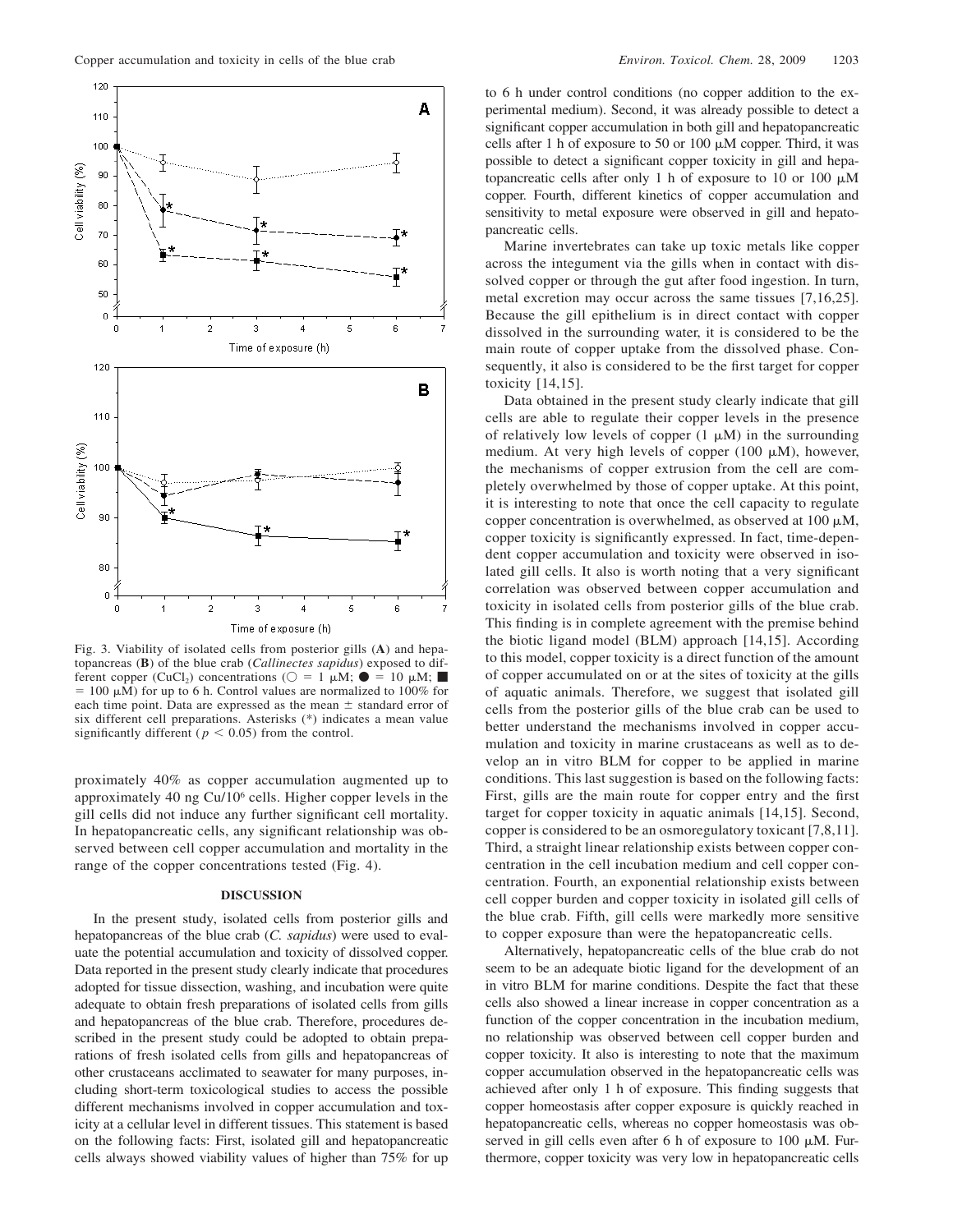

Fig. 4. Copper toxicity as a function of copper accumulation in gill (O) and hepatopancreatic ( $\bullet$ ) cells of the blue crab (*Callinectes sapidus*). Data are expressed as the mean  $\pm$  standard error of three (copper accumulation) or six (copper toxicity) different cell preparations.

even after 6 h of exposure to 100  $\mu$ M copper. Taken together, these data suggest that these cells could be used as an interesting model to investigate the mechanisms of copper uptake and extrusion, leading to a copper homeostasis at the cellular level, as well as to investigate the role of the hepatopancreas in tissue copper distribution in crustaceans.

A marked linear increase in copper toxicity as a function of copper concentration in the incubation medium was observed in gill cells in the range of 12 to 40 ng Cu/10<sup>6</sup> cells. After this level, no further toxicity was observed with increased cell copper burdens. This finding suggests that only one population of gill cells are being affected by copper exposure, with the remaining showing tolerance to the metal exposure. The epithelium of posterior gills in brachyuran crabs is composed by a monolayer of cells associated with the cuticle in each side of the ion-transporting gill lamella, where aggregates of ionocytes can be found. The pillar cells, however, are present in the gill epithelium, forming columns regularly disposed in the hemolymphatic space. This feature creates a series of lacunas that allows the hemolymph flow through the lamella [26,27]. Therefore, ionocytes are directly responsible for the ion transport across the gills and seem to be the preferred target for copper toxicity, because copper is recognized as an osmoregulatory toxicant that induces ionoregulatory disturbances in aquatic organisms [5–11]. Further studies are needed to confirm this hypothesis.

As discussed previously, copper cytotoxicity is clearly controlled by the level of copper accumulation in the gill cell. Therefore, the higher percentages of mortality observed in gill cells compared with in hepatopancreatic cells at the same exposure time and copper concentration can be explained by the higher copper accumulation in gill cells. This likely is associated with the low ability of gill cells to metabolize copper when compared to hepatopancreatic cells. It has been reported that the capacity to metabolize toxicants is much lower in fish gill cells than in fish hepatocytes [21,28]. Furthermore, copper appeared to have no effect on isolated digestive gland cells of the mollusk *Sepia officinalis* [19].

In hepatopancreatic cells, copper can be associated with metallothioneins or glutathione, transported into mitochondria, accumulated by lysosomes, transferred into the endoplasmic reticulum, or cross the basolateral cell membrane [16,17,29]. In crustaceans, the hepatopancreas has been recognized as a major organ of heavy metal homeostasis, sequestering and detoxifying dietary or waterborne metals. The hepatopancreas involvement in copper sequestration and accumulation may be more apparent after longer exposure to the metal. We need to consider, however, that copper is being sequestered, detoxified, and extruded continuously from the hepatopancreatic cells. Unfortunately, our data do not allow us to verify this hypothesis. Further studies are needed for a better understanding of this process at the cellular level. Gill cells seem to play a minor role in detoxification; however, they are in direct contact with waterborne toxicants and, as such, are considered to be a major route of uptake and a key organ for lethal damage by metals in particular [21,30]. As reported in the present study, gills rapidly accumulate copper following the onset of waterborne exposure, resulting in cytoxicity.

To summarize, data reported in the present study clearly indicate that isolated cells from the posterior gills of the blue crab are an adequate biotic ligand for copper in seawater, becoming an excellent model for the development of an in vitro BLM for marine conditions. Furthermore, isolated cells from the hepatopancreas could be used as a model to better understand the mechanism of uptake, detoxification, and extrusion of copper at a cellular level in crustaceans.

*Acknowledgement*—The present study received financial support from the Brazilian National Council for Scientific and Technological Development (CNPq). C.L. Paganini is a graduated fellow from the